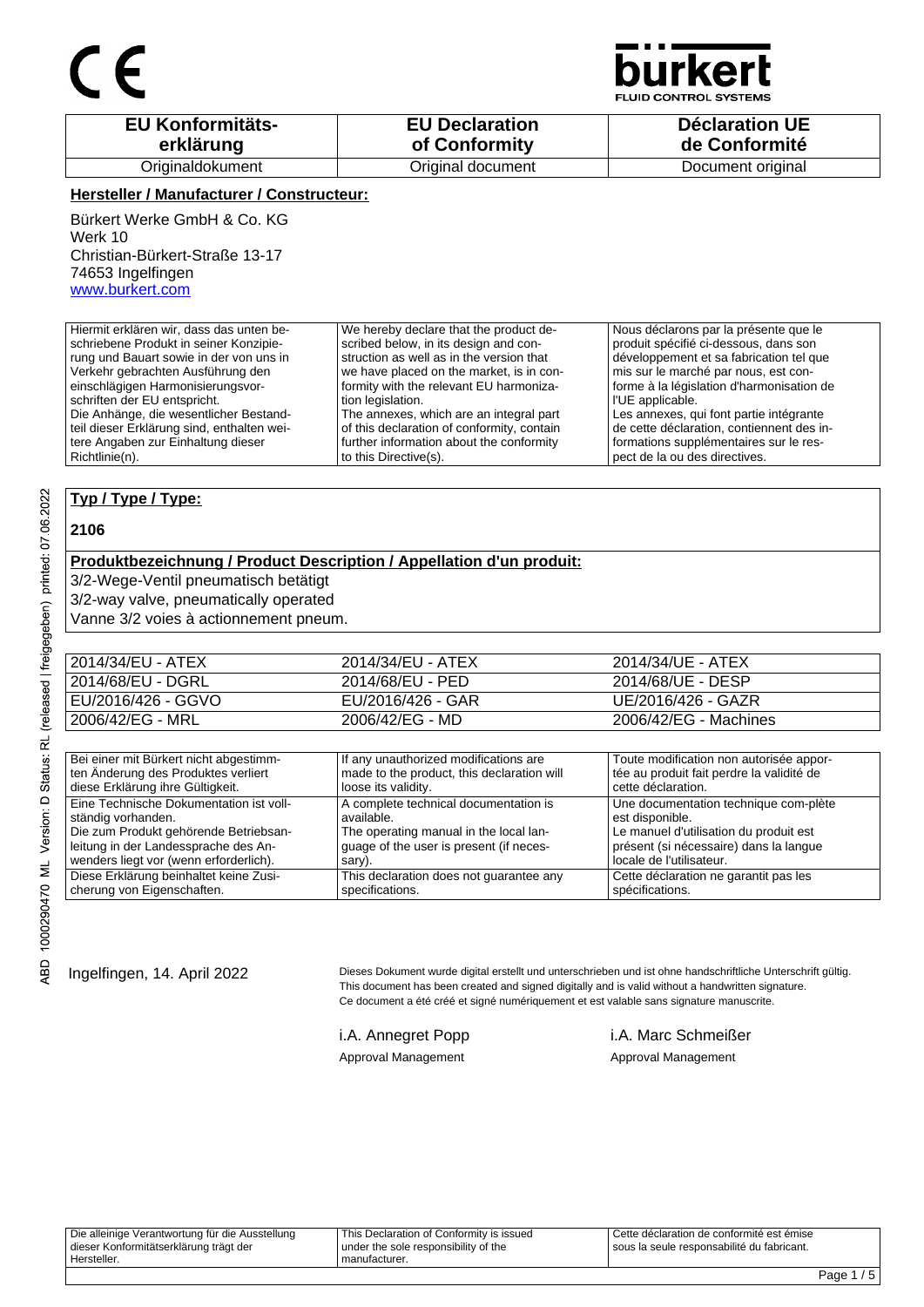



| <b>Anhang ATEX zur</b><br>EU Konformitätserklärung                                                                                                                                                                                                                                                                                                            | <b>Annex ATEX for</b><br><b>EU Declaration of Conformity</b>                                                                                                                                                                                                                                                                              | Annexe ATEX à la<br><b>Déclaration UE de</b>                                                                                                                                                                                                                                                                                            |
|---------------------------------------------------------------------------------------------------------------------------------------------------------------------------------------------------------------------------------------------------------------------------------------------------------------------------------------------------------------|-------------------------------------------------------------------------------------------------------------------------------------------------------------------------------------------------------------------------------------------------------------------------------------------------------------------------------------------|-----------------------------------------------------------------------------------------------------------------------------------------------------------------------------------------------------------------------------------------------------------------------------------------------------------------------------------------|
| Originaldokument                                                                                                                                                                                                                                                                                                                                              | Original document                                                                                                                                                                                                                                                                                                                         | Document original                                                                                                                                                                                                                                                                                                                       |
|                                                                                                                                                                                                                                                                                                                                                               |                                                                                                                                                                                                                                                                                                                                           |                                                                                                                                                                                                                                                                                                                                         |
| 2014/34/EU - ATEX                                                                                                                                                                                                                                                                                                                                             | 2014/34/EU - ATEX                                                                                                                                                                                                                                                                                                                         | 2014/34/UE - ATEX                                                                                                                                                                                                                                                                                                                       |
|                                                                                                                                                                                                                                                                                                                                                               | Reference in the Official Journal of the EU: L 96 dated 29.3.2014                                                                                                                                                                                                                                                                         |                                                                                                                                                                                                                                                                                                                                         |
| Typ / Type / Type (Geräteschlüssel / product specification key / clé de produit):                                                                                                                                                                                                                                                                             |                                                                                                                                                                                                                                                                                                                                           |                                                                                                                                                                                                                                                                                                                                         |
| $2106$ <sup>**</sup> **,***,*******,*,*,****,**** (1)                                                                                                                                                                                                                                                                                                         |                                                                                                                                                                                                                                                                                                                                           |                                                                                                                                                                                                                                                                                                                                         |
| Variabler Code / Variable code / Variable Code:<br>(1)                                                                                                                                                                                                                                                                                                        | Gilt nur in Verbindung mit / Only valid in combination with / Est uniquement valable en lien avec: PX51                                                                                                                                                                                                                                   |                                                                                                                                                                                                                                                                                                                                         |
| Der oben beschriebene Gegenstand der<br>Erklärung erfüllt die Vorschriften der<br>Richtlinie 2014/34/EU des Europäischen<br>Parlaments und des Rates vom 26. Februar<br>2014 zur Harmonisierung der<br>Rechtsvorschriften der Mitgliedstaaten<br>für Geräte und Schutzsysteme zur be-<br>stimmungsgemäßen Verwendung in ex-<br>plosionsgefährdeten Bereichen. | The object of the declaration described<br>above is in conformity with Directive<br>2014/34/EU of the European Parliament<br>and of the Council of 26 February 2014<br>on the harmonisation of the laws of the<br>Member States relating to equipment<br>and protective systems intended for use<br>in potentially explosive atmospheres. | L'objet de la déclaration décrit ci-dessus<br>est conforme à la directive 2014/34/UE<br>du Parlement européen et du Conseil du<br>26 février 2014 relative à l'harmonisation<br>des législations des États membres<br>concernant les appareils et les systèmes<br>de protection destinés à être utilisés<br>en atmosphères explosibles. |
| Nur gültig in Verbindung mit der EX-<br>Kennzeichnung des Gerätes!                                                                                                                                                                                                                                                                                            | Only valid in combination with the<br>EX-marking of the equipment!                                                                                                                                                                                                                                                                        | Uniquement valable en liaison avec le<br>marquage EX de l'appareil!                                                                                                                                                                                                                                                                     |
| Das Gerät kann eingesetzt werden ge-<br>mäß den auf dem Typschild und in der<br>Betriebsanleitung angegebenen Daten.                                                                                                                                                                                                                                          | The device can be used in accordance<br>with the data given on the nameplate<br>and in the operating instructions.                                                                                                                                                                                                                        | Le dispositif peut être utilisé conformé-<br>ment aux indications de la plaque signa-<br>létique et dans la notice d'utilisation.                                                                                                                                                                                                       |
| Die Schutzziele der Niederspannungs-<br>richtlinie 2014/35/EU wurden eingehal-<br>ten.                                                                                                                                                                                                                                                                        | The protection objectives of the low<br>Voltage Directive 2014/35/EU are com-<br>plied with.                                                                                                                                                                                                                                              | Les objectifs de sécurité de la Directive<br>Basse Tension 2014/35/UE ont été ob-<br>servés.                                                                                                                                                                                                                                            |
| Für die Bewertung wurden folgende<br>Normen herangezogen (wenn anwend-<br>bar):<br>EN 80079-36:2016, EN 80079-37:2016                                                                                                                                                                                                                                         | For evaluation of the conformity, the<br>following standards were consulted<br>(if applicable):                                                                                                                                                                                                                                           | Pour l'évaluation de la conformité, les<br>normes suivantes ont été utilisées (le<br>cas échéant):                                                                                                                                                                                                                                      |
| Das genannte Produkt ist bescheinigt<br>durch die Notifizierte Stelle:                                                                                                                                                                                                                                                                                        | The product is certified by the Notified<br>Body:                                                                                                                                                                                                                                                                                         | Le produit est certifié par l'organisme<br>notifié:                                                                                                                                                                                                                                                                                     |
|                                                                                                                                                                                                                                                                                                                                                               | Name und Anschrift der Notifizierten Stelle:/ Name and Address of the notified body:/ Nom et adresse de l'organisme notifié:                                                                                                                                                                                                              |                                                                                                                                                                                                                                                                                                                                         |
|                                                                                                                                                                                                                                                                                                                                                               | <b>Bureau Veritas CPS</b><br>Germany GmbH<br><b>Businesspark</b><br>86842 Türkheim, Germany                                                                                                                                                                                                                                               |                                                                                                                                                                                                                                                                                                                                         |
| EU-Baumusterprüfbescheinigung Nr.:                                                                                                                                                                                                                                                                                                                            | EU Type Examination Certificate No.:<br>EPS 18 ATEX 2 008 X, 02.03.2018                                                                                                                                                                                                                                                                   | Attestation d'examen UE de type Non.:                                                                                                                                                                                                                                                                                                   |

| i sind zu beachten                      | documentation have to be observed.   | I avec le produit doivent être respectées.  |  |
|-----------------------------------------|--------------------------------------|---------------------------------------------|--|
| der mitgelieferten Produktdokumentation | installation of the enclosed product | I décrites dans la documentation fournie    |  |
| Die Sicherheits- und Einbauhinweise     | The instructions for safety and      | Les consignes de sécurité et d'installation |  |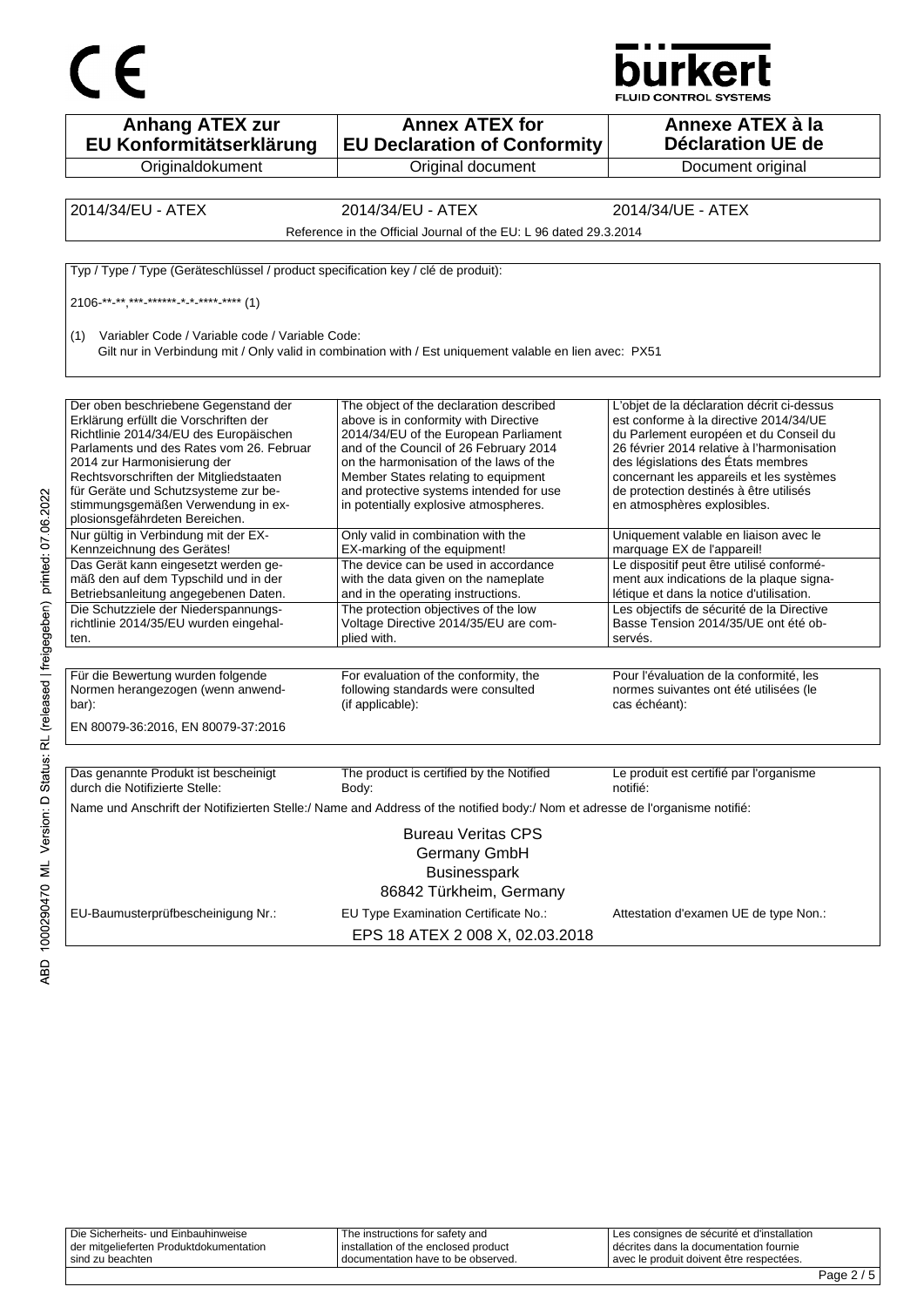# $C \in$

## **burkert**

FLUID CONTROL SYSTEMS

| <b>Anhang DGRL zur</b><br>EU Konformitätserklärung                                                                                                                                | <b>Annex PED for</b><br><b>EU Declaration of Conformity</b>                                    |                                                                      |                                                                                                      | Annexe DESP à la<br><b>Déclaration UE de</b>                        |
|-----------------------------------------------------------------------------------------------------------------------------------------------------------------------------------|------------------------------------------------------------------------------------------------|----------------------------------------------------------------------|------------------------------------------------------------------------------------------------------|---------------------------------------------------------------------|
| Originaldokument                                                                                                                                                                  | Original document                                                                              |                                                                      |                                                                                                      | Document original                                                   |
|                                                                                                                                                                                   |                                                                                                |                                                                      |                                                                                                      |                                                                     |
| 2014/68/EU - DGRL                                                                                                                                                                 | 2014/68/EU - PED                                                                               |                                                                      | 2014/68/UE - DESP                                                                                    |                                                                     |
|                                                                                                                                                                                   |                                                                                                |                                                                      |                                                                                                      |                                                                     |
|                                                                                                                                                                                   | Reference in the Official Journal of the EU: L 189 dated 27.6.2014                             |                                                                      |                                                                                                      |                                                                     |
|                                                                                                                                                                                   |                                                                                                |                                                                      |                                                                                                      |                                                                     |
| Abweichend zu 2014/68/EU Artikel 1<br>Absatz 2 f) werden folgende Angaben<br>gemacht.                                                                                             | Varying from 2014/68/EU, Article 1 (2)<br>(f), the following information shall be<br>provided. |                                                                      | Paragraphe 2 Contrairement à<br>2014/68/UE Article 1, f), les détails sui-<br>vants ont été fournis. |                                                                     |
|                                                                                                                                                                                   |                                                                                                |                                                                      |                                                                                                      |                                                                     |
| Typ / Type / Type (Geräteschlüssel / product specification key / clé de produit):                                                                                                 |                                                                                                |                                                                      |                                                                                                      |                                                                     |
|                                                                                                                                                                                   |                                                                                                |                                                                      |                                                                                                      |                                                                     |
| 2106-**-**,***-**(1)-*-*-****-****                                                                                                                                                |                                                                                                |                                                                      |                                                                                                      |                                                                     |
|                                                                                                                                                                                   |                                                                                                |                                                                      |                                                                                                      |                                                                     |
| Leitungsanschluss (LTA = DN) / port connection / raccord - category I:<br>(1)                                                                                                     |                                                                                                |                                                                      |                                                                                                      |                                                                     |
| DGRL gilt nur, wenn > DN25 / PED valid only for > DN25 / DESP valide de > DN25                                                                                                    |                                                                                                |                                                                      |                                                                                                      |                                                                     |
| Maximaler Betriebsdruck PN 15 bar bei DN65 /max. working pressure PN 15 bar at DN65 /                                                                                             |                                                                                                |                                                                      |                                                                                                      |                                                                     |
| Pression de service maximale PN 15 bar pour DN65                                                                                                                                  |                                                                                                |                                                                      |                                                                                                      |                                                                     |
|                                                                                                                                                                                   |                                                                                                |                                                                      |                                                                                                      |                                                                     |
|                                                                                                                                                                                   |                                                                                                |                                                                      |                                                                                                      |                                                                     |
| Der oben beschriebene Gegenstand der                                                                                                                                              | The object of the declaration described                                                        |                                                                      | L'objet de la déclaration décrit ci-dessus                                                           |                                                                     |
| Erklärung erfüllt die Vorschriften der                                                                                                                                            | above is in conformity with Directive                                                          |                                                                      | est conforme à la directive 2014/68/UE                                                               |                                                                     |
| Richtlinie 2014/68/EU des Europäischen                                                                                                                                            | 2014/68/EU of the European Parliament                                                          |                                                                      | du Parlement européen et du Conseil du                                                               |                                                                     |
| Parlaments und des Rates vom 15. Mai                                                                                                                                              | and of the Council of 15 May 2014 on                                                           |                                                                      | 15 mai 2014 relative à l'harmonisation                                                               |                                                                     |
| 2014 zur Harmonisierung der Rechts-                                                                                                                                               | the harmonisation of the laws of the                                                           |                                                                      | des législations des États membres con-                                                              |                                                                     |
| vorschriften der Mitgliedstaaten über die                                                                                                                                         | Member States relating to the making                                                           |                                                                      | cernant la mise à disposition sur le mar-                                                            |                                                                     |
| Bereitstellung von Druckgeräten auf                                                                                                                                               | available on the market of pressure                                                            |                                                                      | ché des équipements sous pression.                                                                   |                                                                     |
| dem Markt.                                                                                                                                                                        | equipment.                                                                                     |                                                                      |                                                                                                      |                                                                     |
|                                                                                                                                                                                   |                                                                                                |                                                                      |                                                                                                      |                                                                     |
|                                                                                                                                                                                   |                                                                                                |                                                                      |                                                                                                      |                                                                     |
| Für die Bewertung wurden folgende                                                                                                                                                 | For evaluation of the conformity, the                                                          |                                                                      | Pour l'évaluation de la conformité, les                                                              |                                                                     |
| Normen herangezogen (wenn anwend-                                                                                                                                                 | following standards were consulted                                                             |                                                                      | normes suivantes ont été utilisées (le                                                               |                                                                     |
| bar):                                                                                                                                                                             | (if applicable):                                                                               |                                                                      | cas échéant):                                                                                        |                                                                     |
| EN 13480-5:2012                                                                                                                                                                   |                                                                                                |                                                                      |                                                                                                      |                                                                     |
|                                                                                                                                                                                   |                                                                                                |                                                                      |                                                                                                      |                                                                     |
|                                                                                                                                                                                   |                                                                                                |                                                                      |                                                                                                      |                                                                     |
|                                                                                                                                                                                   |                                                                                                |                                                                      |                                                                                                      |                                                                     |
| Angewandtes Konformitäts-                                                                                                                                                         | Applied conformity assessment:                                                                 |                                                                      | Examen de conformité appliqué:                                                                       |                                                                     |
| bewertungsverfahren: Modul A                                                                                                                                                      | <b>Module A</b>                                                                                |                                                                      | <b>Module A</b>                                                                                      |                                                                     |
| (Interne Fertigungskontrolle)                                                                                                                                                     | (Internal production control)                                                                  |                                                                      | (Vérification interne de la production)                                                              |                                                                     |
|                                                                                                                                                                                   |                                                                                                |                                                                      |                                                                                                      |                                                                     |
| Einteilung nach Artikel 4 und Anhang II:                                                                                                                                          | Classification acc. to Article 4 and Annex II:                                                 |                                                                      | Classification de l'article 4 et à l'annexe II:                                                      |                                                                     |
| Fluidklasse 1 (gasförmig oder flüssig),                                                                                                                                           | Class 1 fluid (gaseous or liquid)                                                              |                                                                      | Classe 1 de fluide (gazeux ou liquide)                                                               |                                                                     |
| Diagramm 6, Kategorie I                                                                                                                                                           | Chart 6, Category I                                                                            |                                                                      | Tableau 6, Catégorie I                                                                               |                                                                     |
| Instabile Gase sind ausgeschlossen.                                                                                                                                               | Unstable gases are excluded.                                                                   |                                                                      | Gaz instables sont exclus. Pression de                                                               |                                                                     |
| Max. Betriebsdruck PN 10 bar bei DN 100                                                                                                                                           | Max. working pressure PN 10 bar at DN 100                                                      |                                                                      | service maximale PN 10 bar pour DN 100                                                               |                                                                     |
|                                                                                                                                                                                   |                                                                                                |                                                                      |                                                                                                      |                                                                     |
| Das Produkt kann unter den folgenden Bedingungen                                                                                                                                  | The product can be used under the following condi-                                             |                                                                      | Le produit peut être utilisé dans les conditions sui-                                                |                                                                     |
|                                                                                                                                                                                   | tions (dependent of the maximum operating pressure,                                            |                                                                      | vantes (dépendante de la pression de service maxi-                                                   |                                                                     |
|                                                                                                                                                                                   | the LTA and the medium), without category                                                      |                                                                      | male, la LTA et le milieu), sans catégorie                                                           |                                                                     |
| Bedingungen                                                                                                                                                                       | Fluid<br>Conditions                                                                            |                                                                      | Fluide                                                                                               | Conditions                                                          |
| $DN \leq 25$                                                                                                                                                                      | Fluid group 1, §4.1.c.i<br>$DN \leq 25$                                                        |                                                                      | Fluide groupe 1, §4.1.c.i                                                                            | $DN \leq 25$                                                        |
| verwendet werden (abhängig vom max Druck, dem<br>LTA und dem Medium), ohne Kategorie<br>Medium<br>Gruppe 1, §4.1.c.i<br>Gruppe 2, §4.1.c.i<br>$DN \leq 32$ oder PS*DN $\leq 1000$ | Fluid group 2, §4.1.c.i                                                                        | DN $\leq$ 32 or PS*DN $\leq$ 1000                                    | Fluide groupe 2, §4.1.c.i                                                                            | $DN \leq 32$ ou PS*DN $\leq 1000$                                   |
| Gruppe 1, §4.1.c.ii<br>$DN \le 25$ oder PS*DN $\le 2000$<br>Gruppe 2, §4.1.c.ii<br>$DN \le 200$ oder PS*DN $\le 5000$                                                             | Fluid group 1, §4.1.c.ii<br>Fluid group 2, §4.1.c.ii                                           | $DN \le 25$ or PS*DN $\le 2000$<br>$DN \le 200$ or $PS^*DN \le 5000$ | Fluide groupe 1, §4.1.c.ii<br>Fluide groupe 2, §4.1.c.ii                                             | $DN \le 25$ ou PS*DN $\le 2000$<br>$DN \le 200$ ou PS*DN $\le 5000$ |

| Die Sicherheits- und Einbauhinweise     | The instructions for safety and        | Les consignes de sécurité et d'installation |
|-----------------------------------------|----------------------------------------|---------------------------------------------|
| der mitgelieferten Produktdokumentation | I installation of the enclosed product | décrites dans la documentation fournie      |
| l sind zu beachten.                     | I documentation have to be observed.   | l avec le produit doivent être respectées.  |
|                                         |                                        |                                             |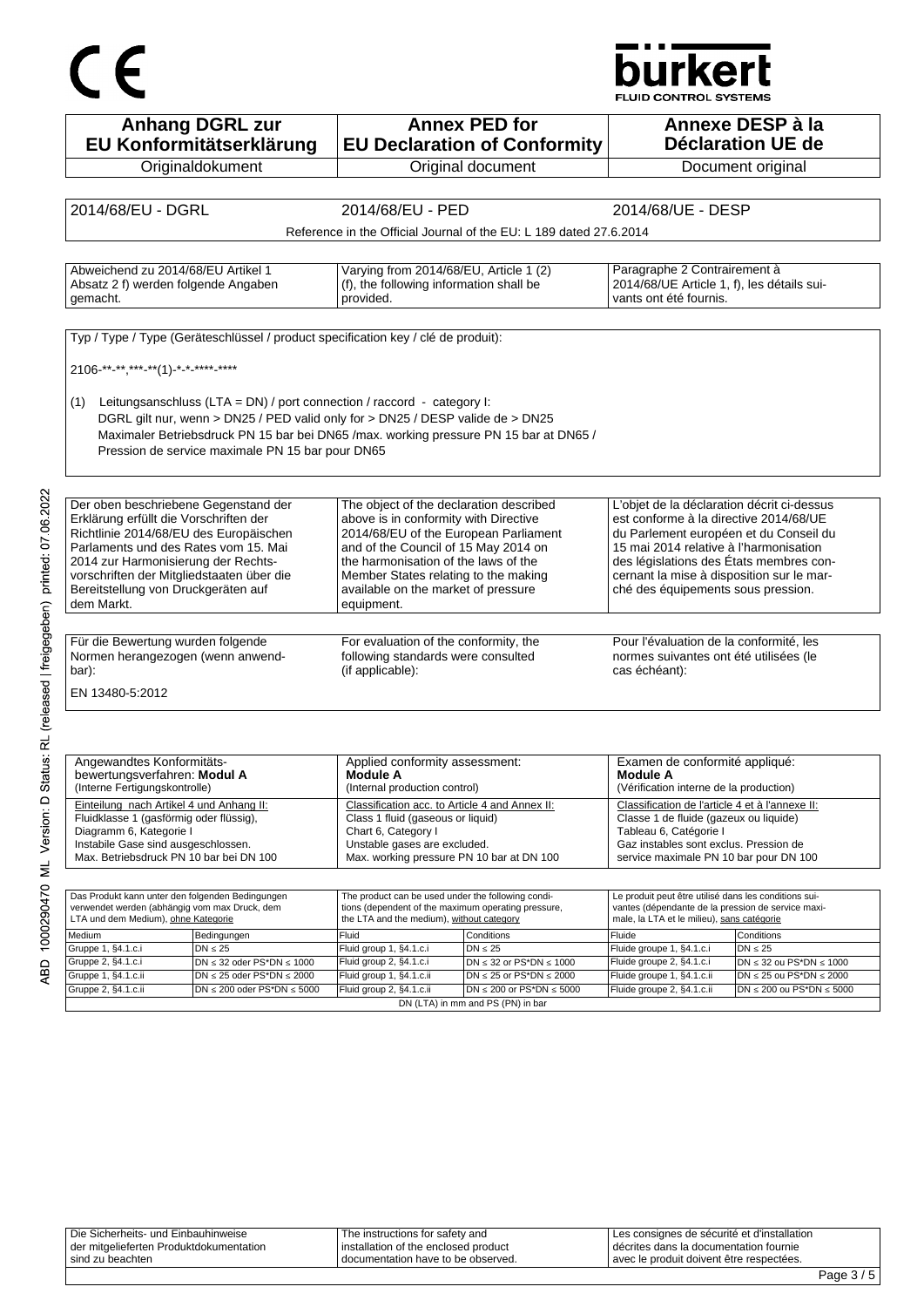



**Anhang GGVO zur EU Konformitätserklärung Originaldokument Annex GAR for EU Declaration of Conformity** Original document **Annexe GAZR à la Déclaration UE de**  Document original EU/2016/426 - GGVO EU/2016/426 - GAR UE/2016/426 - GAZR Reference in the Official Journal of the EU: L 81 dated 31.03.2016 Typ / Type / Type (Geräteschlüssel / product specification key / clé de produit): 2106<sup>-\*\*</sup>-\*\*\*\*\*\*-\*\*\*\*\*-\*-\*<sup>-\*\*\*\*</sup>-\*\*\*\* (1) (1) Variabler Code / Variable code / Variable Code: Gilt nur in Verbindung mit / Only valid in combination with / Est uniquement valable en lien avec: PO19 / PO20 Der oben beschriebene Gegenstand der Erklärung erfüllt die Vorschriften der Verordnung (EU) 2016/426 des Europäischen Parlaments und des Rates vom 9. März 2016 über Geräte zur Verbrennung gasförmiger Brennstoffe und zur Aufhebung der Richtlinie 2009/142/EG. The object of the declaration described above is in conformity with Regulation (EU) 2016/426 of the European Parliament and of the Council of 9 March 2016 on appliances burning gaseous fuels and repealing Directive 2009/142/EC. L'objet de la déclaration décrit ci-dessus est conforme à la Règlement (UE) 2016/426 du Parlement européen et du Conseil du 9 mars 2016 concernant les appareils brûlant des combustibles gazeux et abrogeant la directive 2009/142/CE. Für die Bewertung wurden folgende Normen herangezogen (wenn anwendbar): For evaluation of the conformity, the following standards were consulted (if applicable): Pour l'évaluation de la conformité, les normes suivantes ont été utilisées (le cas échéant): EN 13611:2015, EN 161:2011+A3:2013, EN 16678:2015 Das genannte Produkt ist bescheinigt durch die Notifizierte Stelle: The product is certified by the Notified Body: Le produit est certifié par l'organisme notifié: Name und Anschrift der Notifizierten Stelle:/ Name and Address of the notified body:/ Nom et adresse de l'organisme notifié DVGW Cert GmbH Josef-Wirmer-Straße 1-3 53123 Bonn, Germany EU-Baumusterprüfbescheinigung Nr.: EU Type Examination Certificate No.: Attestation d'examen UE de type Non.: CE-0085CO0344, 15.04.2020

| Die Sicherheits- und Einbauhinweise<br>der mitgelieferten Produktdokumentation | The instructions for safety and<br>I installation of the enclosed product | Les consignes de sécurité et d'installation<br>l décrites dans la documentation fournie |  |
|--------------------------------------------------------------------------------|---------------------------------------------------------------------------|-----------------------------------------------------------------------------------------|--|
| sind zu beachten                                                               | I documentation have to be observed.                                      | l avec le produit doivent être respectées.                                              |  |
|                                                                                |                                                                           | _                                                                                       |  |